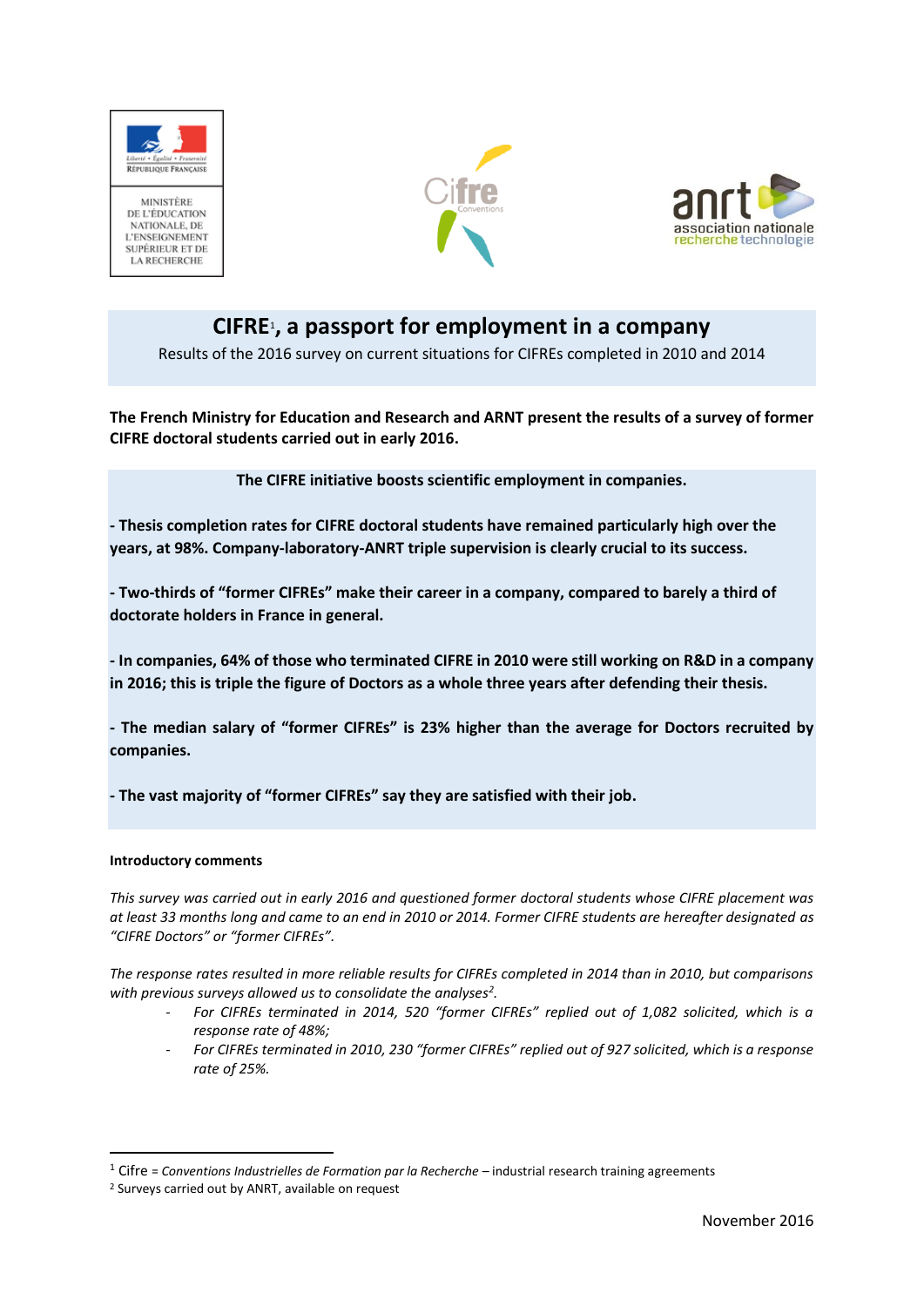*The profiles of the respondents, in terms of scientific disciplines and education prior to their doctorate, are generally highly representative of CIFRE beneficiaries; social sciences are nevertheless significantly underrepresented. For both cohorts, the percentage of women who responded, at 27%, corresponds to the proportion of female CIFRE beneficiaries; in addition, 15% of "former CIFREs" live abroad.* 

#### **Thesis defence rate**

#### *Almost all CIFRE doctoral students complete their theses*

The average defence rate for "former CIFREs", at 98%, is excellent and in line with previous surveys. We observe only a slight variation in this rate according to scientific discipline, with human and social sciences often requiring more research time before theses are ready for defence<sup>3</sup>.

| Year CIFRE<br>ended | <b>Theses</b><br>defended | Still to be<br>defended | <b>Never</b><br>defended |
|---------------------|---------------------------|-------------------------|--------------------------|
| 2010                | 98%                       | 0%                      | 2%                       |
| 2014                | 90%                       | 7%                      | 3%                       |

The company-laboratory-ANRT triple supervision that features in the CIFRE initiative plays a decisive role in doctoral students' completion of their thesis. Not only do students receive particular support for the scientific aspect, but their grasp of the strategic reality of business clearly increases their sense of responsibility and the quality of their research follow-up. ANRT carefully selects candidates in conjunction with the French Ministry for Education and Research to maintain the level of doctoral projects, and constantly follows students during the three years of their thesis, ensuring secure supervision.



**Figure 1: Rate of thesis completion for CIFRE doctoral students by scientific discipline**

#### **Current employment situation of "former CIFREs"**

**.** 

<sup>3</sup> In 2014, 30% of social and human science doctorates in France took over six years, and only 14% took under 40 months. Source: *L'état de l'emploi scientifique en France*, MENESR, 2016.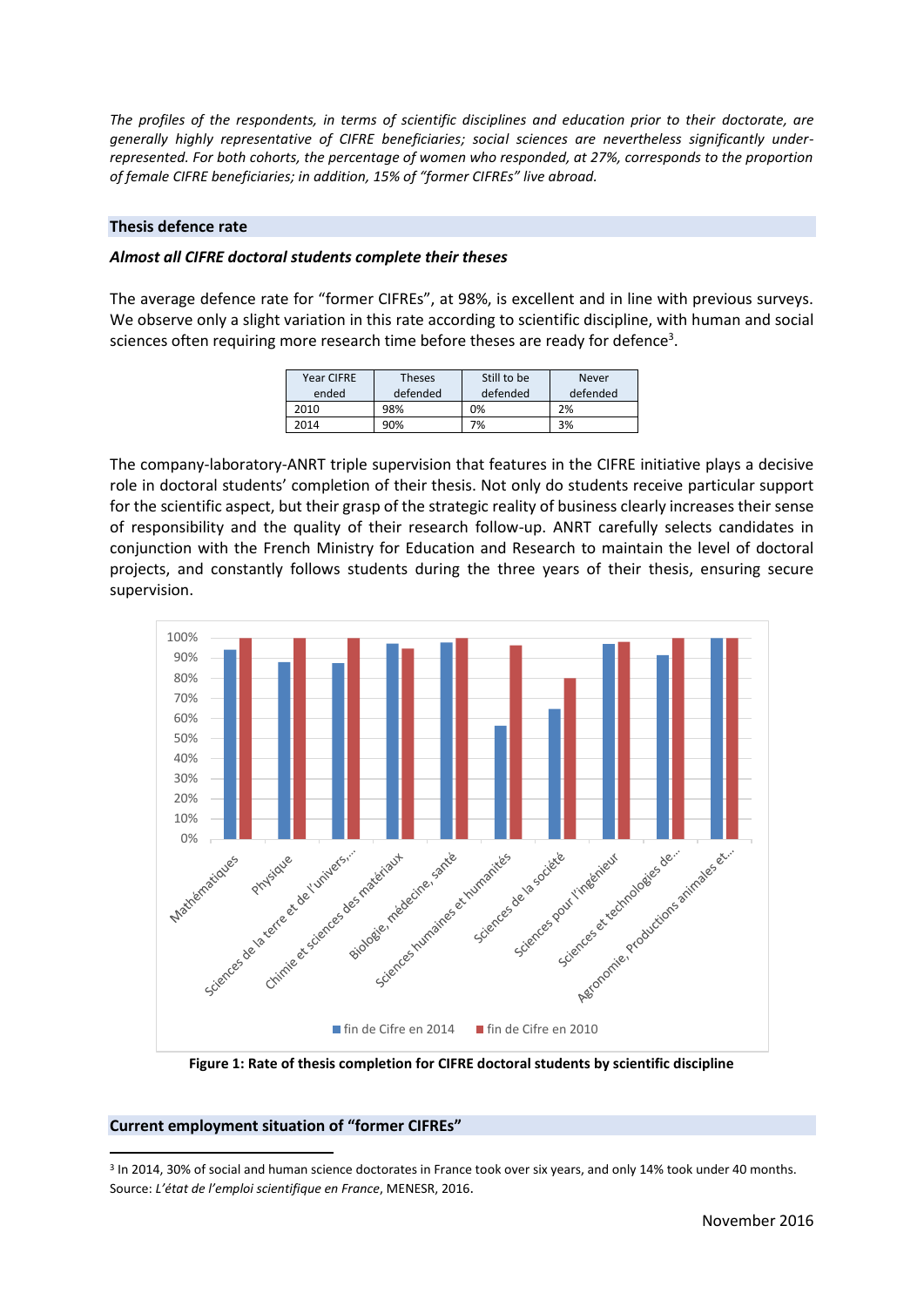#### *The CIFRE initiative contributes to scientific employment in companies*

# • **Two out of three "former CIFREs" pursue a career in the business world**

Two thirds of "former CIFREs" are recruited by companies. This percentage is in line with the results of previous ANRT surveys. This proportion should be compared with the results published by Céreq<sup>4</sup>, which observes that 36% of those who received a doctorate in 2010 worked in the "private sector" three years later.

This experience of combining doctoral training with the "private sector" naturally increases the employability of CIFRE doctoral students. CIFRE is a passport for employment in a company: doctoral students' acculturation with the world of business during their three CIFRE years is a determining factor in their choice of career, and also makes them more employable for companies.

The level of insertion of "former CIFREs" in companies remains stable throughout the surveys. As might be expected, whereas one year after completing their CIFRE, 27% are employed by CIFRE partner companies, which together represent 40% of companies that recruit "former CIFREs", this rate drops to 19% five years later, with these companies still representing 30% of companies employing "former CIFREs". It seems that "former CIFREs" thus choose to move into companies other than those of their doctoral years; in comparison, the share of "former CIFREs" working in the public sector does not vary to the same extent.



**Figure 2: Job situation of "former CIFREs"**

Large companies and SMEs are the main employers of "former CIFREs". Mid-sized businesses (MSBs) constitute a smaller share, which can be compared to the proportion of them that take on doctoral students<sup>5</sup>. Over time, a number of "former CIFREs" appear to leave SMEs to move into large companies, a trend that was already observed among "former CIFREs" during the 2010 decade.<sup>6</sup>

1

<sup>4</sup> Professional integration after three years for Doctors who graduated in 2010 – Julien Calmand – Net.doc.144, December 2015.

<sup>5</sup> 10% of CIFRE Doctors were recruited by a mid-sized business in 2015.

<sup>6</sup> Survey on the professional career of Doctors that have taken part in the CIFRE initiative and defended their theses since 2000, Technopolis, 2011.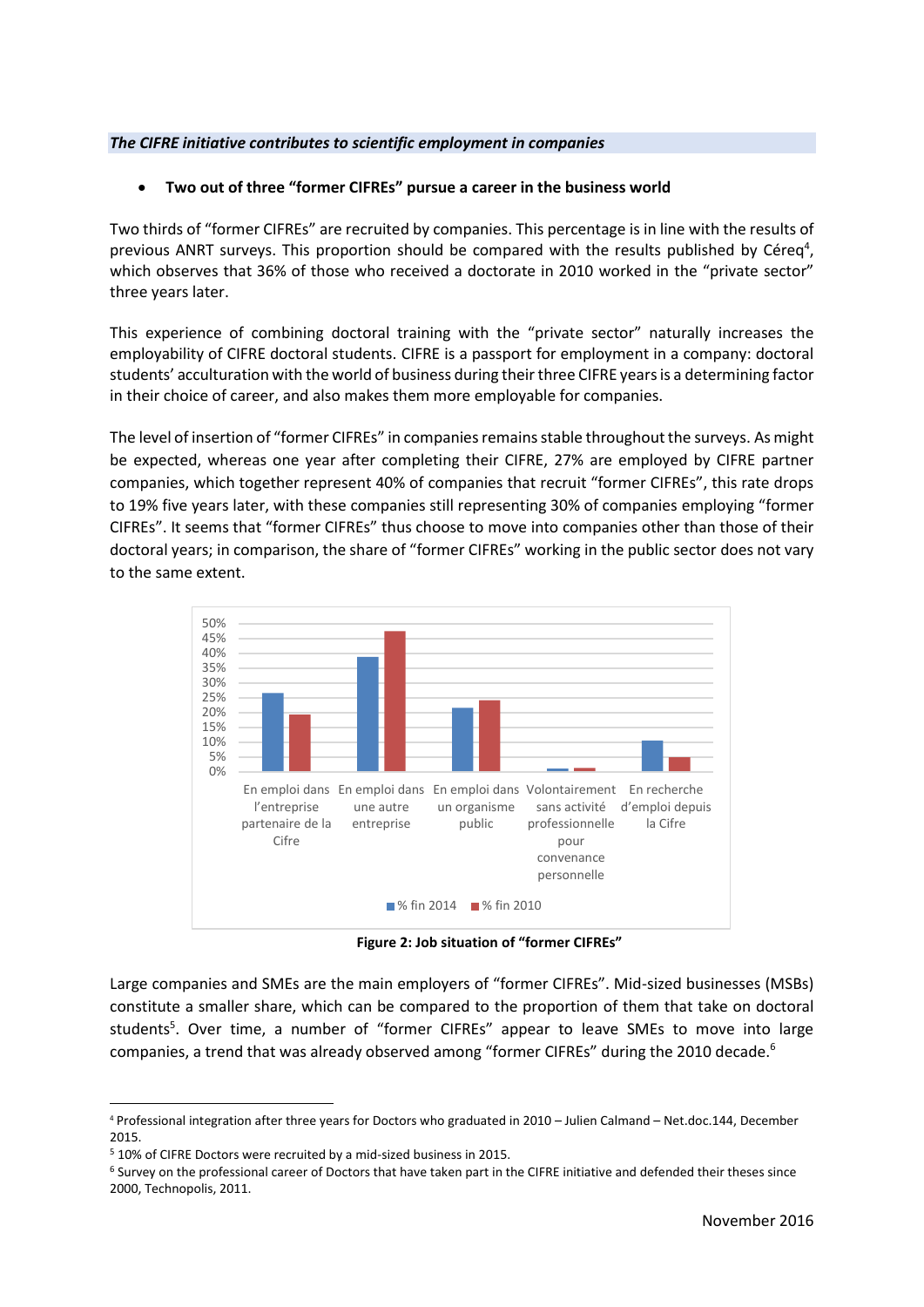

## Also worth noting is the lack of gender variation by type of employer.

**Figure 3: Type of current employers of "former CIFREs"** 

## • **Significant permanent recruitment in companies following CIFRE**

The vast majority of "former CIFREs" are recruited by companies on permanent contracts, and over time, short-term contracts are becoming marginal. The combination of research tax credit and the Young Doctor initiative resulting from the 2008 reform has specifically encouraged companies to hire young Doctors on permanent contracts<sup>7</sup>.

In addition, 93% of "former CIFREs" are hired at manager level from the start of their career, rising to 99% five years later.

 $\overline{\phantom{a}}$ 

<sup>&</sup>lt;sup>7</sup> If a young Doctor is recruited on a permanent contract upon completion of his or her thesis, then for the calculation of its research tax credit, the company benefits from a specific advantage resulting from the recruitment of a young doctor: the salary counts double and the operating costs are calculated as 200% of the salary paid during 24 months following the first recruitment, provided that the number of salaried research staff at the company is not lower than the previous year.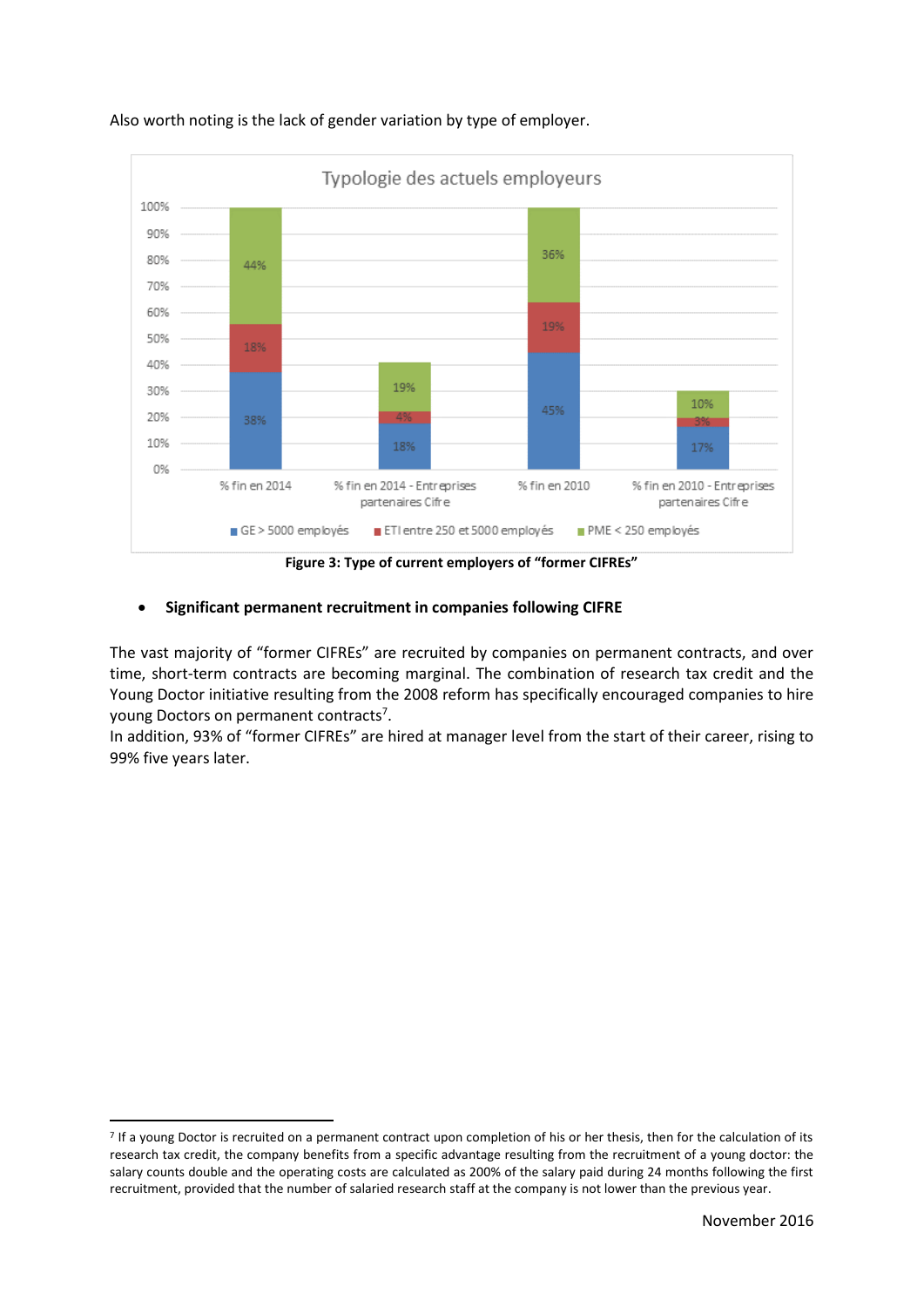

**Figure 4: Type of work contract for "former CIFREs" in companies** 

## • **Majority of R&D missions within companies**

The share of research activities of "former CIFREs", notably in companies, according to the scientific discipline of their theses, is illustrated by a graph similar to that produced by Céreq<sup>3</sup> showing professional integration of doctorate holders after three years. Taking both generations together, "former CIFREs" carry out twice as much research in companies as all doctors employed by companies, whatever the discipline.



**Figure 5: Job profile of "former CIFREs" by discipline and type of employer** 

At the start of their career, three-quarters of "former CIFREs" are recruited on R&D missions. The research experience of "former CIFREs" is thus recognized and valued by companies from their first job. The missions entrusted to these Doctors are mostly related to their theses.

From one cohort to the next, jobs involving R&D missions drop by 10%. Some jobs evolve into other expertise missions or have no relation to the educational domain; "CIFRE Doctors" can, for example,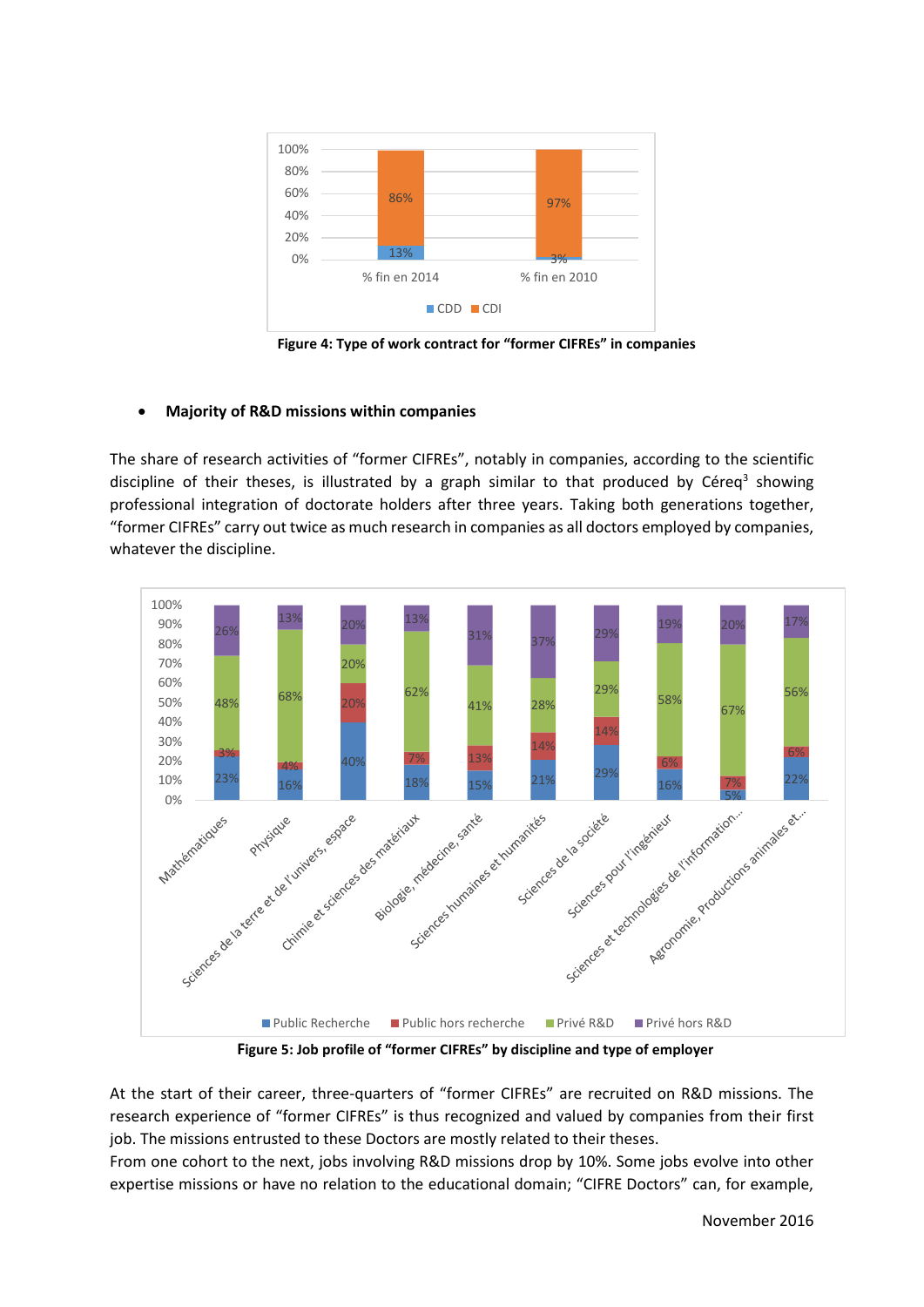take on management positions. The proportion of 64% of "former CIFREs" on R&D missions five years after the end of their CIFRE is three times higher than that observed for all Doctors employed in the "private sector" for an R&D mission, three years after completing their theses (19% according to Céreq data<sup>3</sup>). "CIFRE Doctors" are therefore clearly recruited for their capacity to carry out R&D missions.



**Figure 6: Job missions of "former CIFREs" within companies**

The majority of missions are, however, R&D-centred, whatever the type of company. This continuity is observed in both SMEs and large groups.



**Figure 7: Missions of "former CIFREs" by type of company**

Around 4% of "former CIFREs" have set up their own business one year later, rising to 9% five years later. Half of these start-up entrepreneurs pursue their research work, which thus constitutes an excellent bedrock for creation. In parallel, another survey<sup>8</sup> has shown that entrepreneurship training has a highly positive impact on the desire to set up a business.

**.** 

<sup>8</sup> Results of the 2015 survey following the sessions "24H Chrono de l'entrepreneuriat®" from 2011 to 2014, on the ANRT website [www.anrt.asso.fr,](http://www.anrt.asso.fr/) in the Entrepreneuriat section.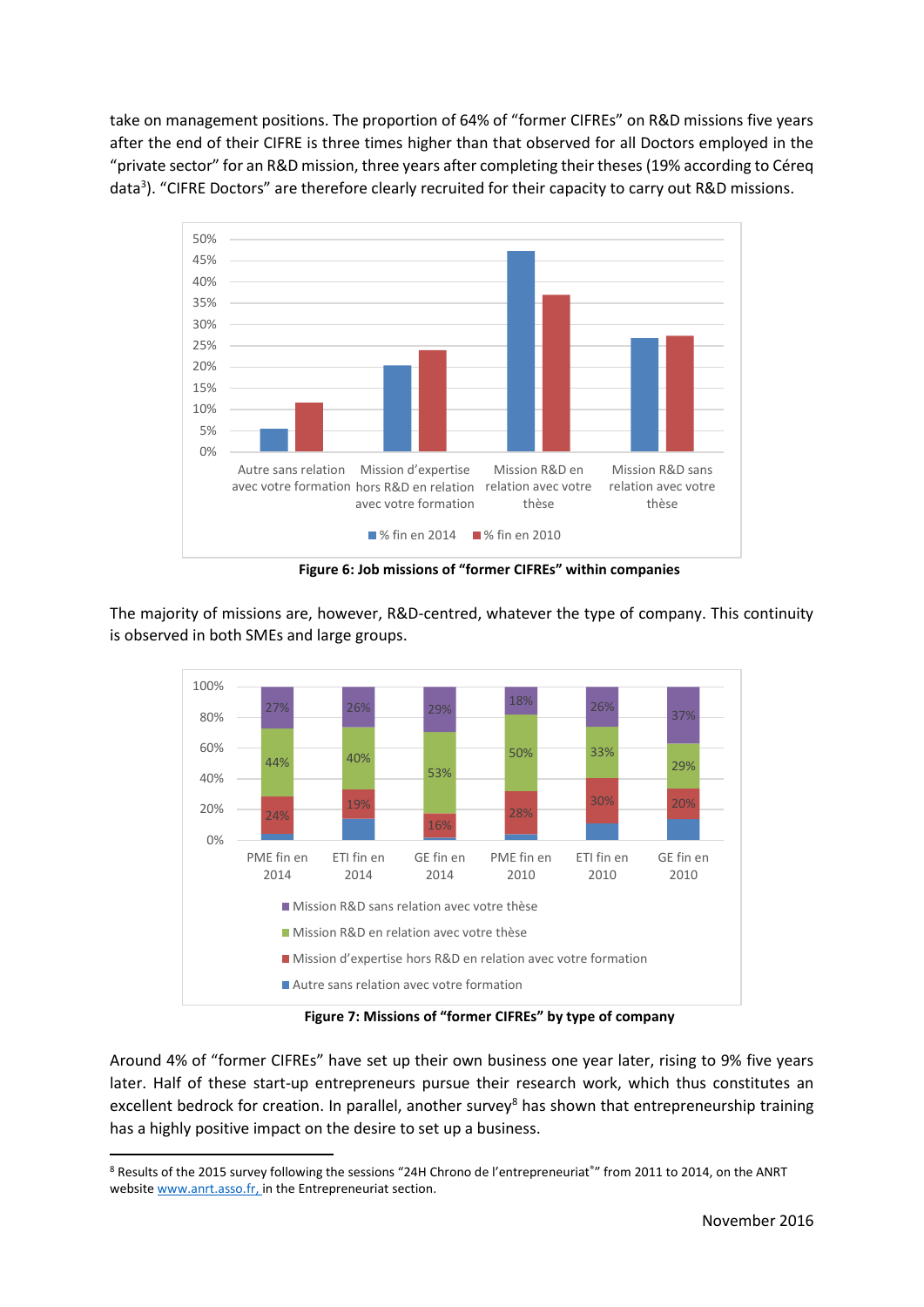## • **Higher median gross salary than engineers**

At the start of their career, the median gross salary of "former CIFREs" is €38,000, which is 11% higher than that of engineers who graduated in 2014, estimated at  $\epsilon$ 34,300<sup>9</sup>.

Five years later, the median gross salary of "former CIFREs" is €43,000, which is 10% higher than that of engineers who graduated five years ago, estimated at  $\epsilon$ 39,000<sup>9</sup> and 23% higher than median gross salaries in the private sector for all of those who received their Doctorate in 2010 (2013 data)<sup>4</sup>. In the space of five years, the gross salary of "former CIFREs" increases by almost 20%.

Among "former CIFREs", median and average gross starting salaries are 10% higher for men than for women. This pay gap between men and women is nevertheless smaller than the 19.8% gap for managers in general observed in 2015<sup>10</sup>. After five years of career, the pay gap between "former CIFREs", with no gender distinction, appears to shrink.

| End in  | 2014    | 2010    |  |
|---------|---------|---------|--|
| Average | €38,782 | €46,152 |  |
| Median  | €38,000 | €43,000 |  |
| Women   |         |         |  |
| Average | €37,817 | €48,956 |  |
| Median  | €36,000 | €43,330 |  |
| Men     |         |         |  |
| Average | €42,391 | €49,976 |  |
| Median  | €40,000 | €45,000 |  |
|         |         |         |  |

**Average and median gross salaries of "former CIFREs" by gender** 

#### *The academic sphere gains from researchers equipped with business experience*

# • **A quarter of "former CIFREs" work in the public sector**

One quarter of "former CIFREs" work in the public sector, outside business (cf. figure 2). The academic sphere thus also gains from researchers equipped with experience of the private sector.

At the start of their career, over 80% of "former CIFREs" in public jobs are on temporary contracts, with more than one in two working on post-doctoral research, or with a temporary teaching and research fellow (ATER) status. Five years later, 64% have an established post, most of them as a lecturer. Over a third are still on a temporary contract, working on post-doctoral research or on research or research support missions, corresponding to a second or even third job.

**<sup>.</sup>** <sup>9</sup> *L'Usine nouvelle*, special edition December 2015.

<sup>10</sup> *Le Monde* 22/09/201[5 www.lemonde.fr](http://www.lemonde.fr/)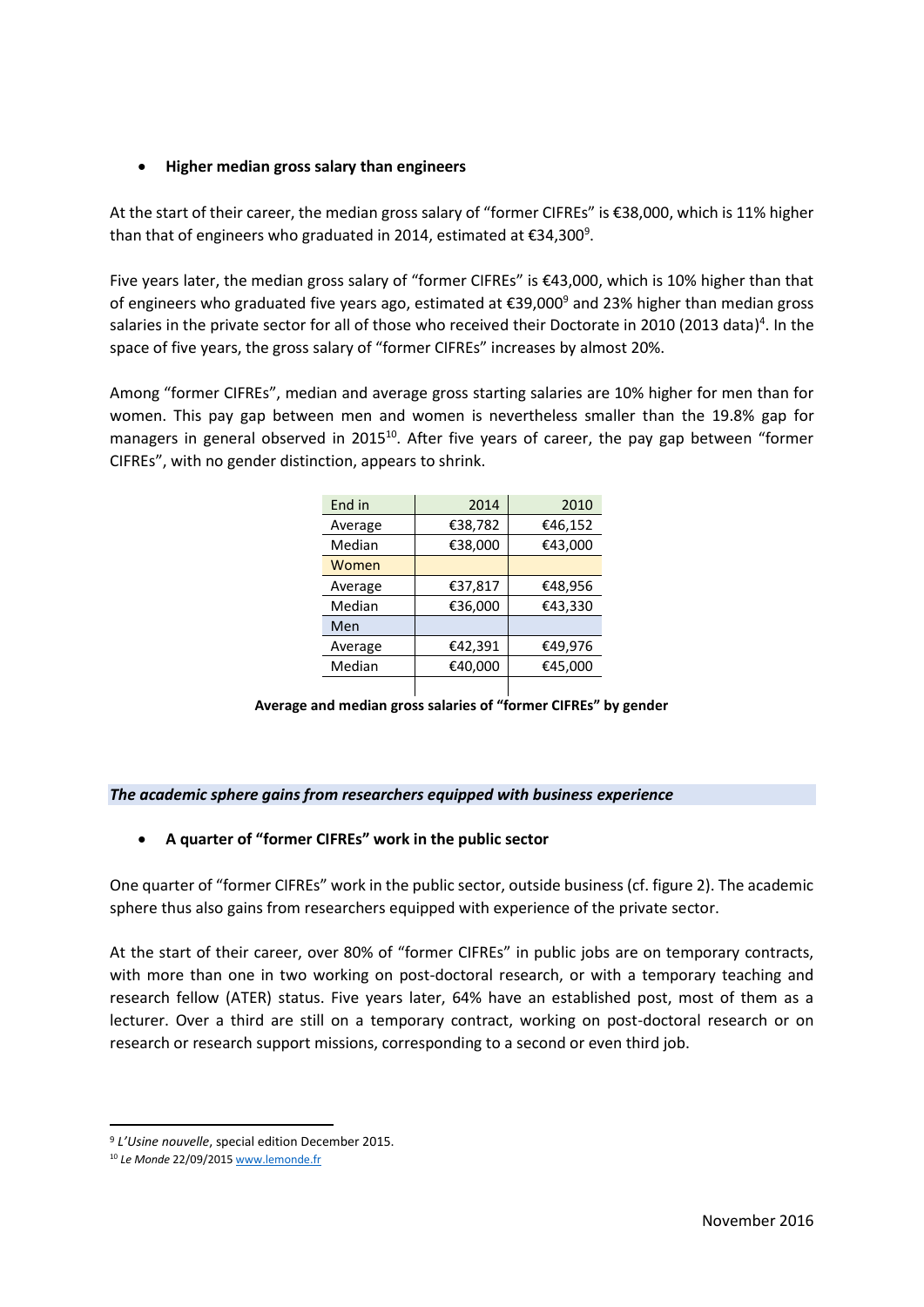

**Figure 8: Current public-sector jobs of "former CIFREs"**

Over time, the careers of "former CIFREs" evolve towards teaching and research missions, still mostly linked to their thesis. The proportion of post-doctoral researchers remains high, at around 20%, half of them abroad. We do not observe any variation in terms of discipline, gender, or previous education.



**Figure 9: Missions of "former CIFREs" in public-sector jobs**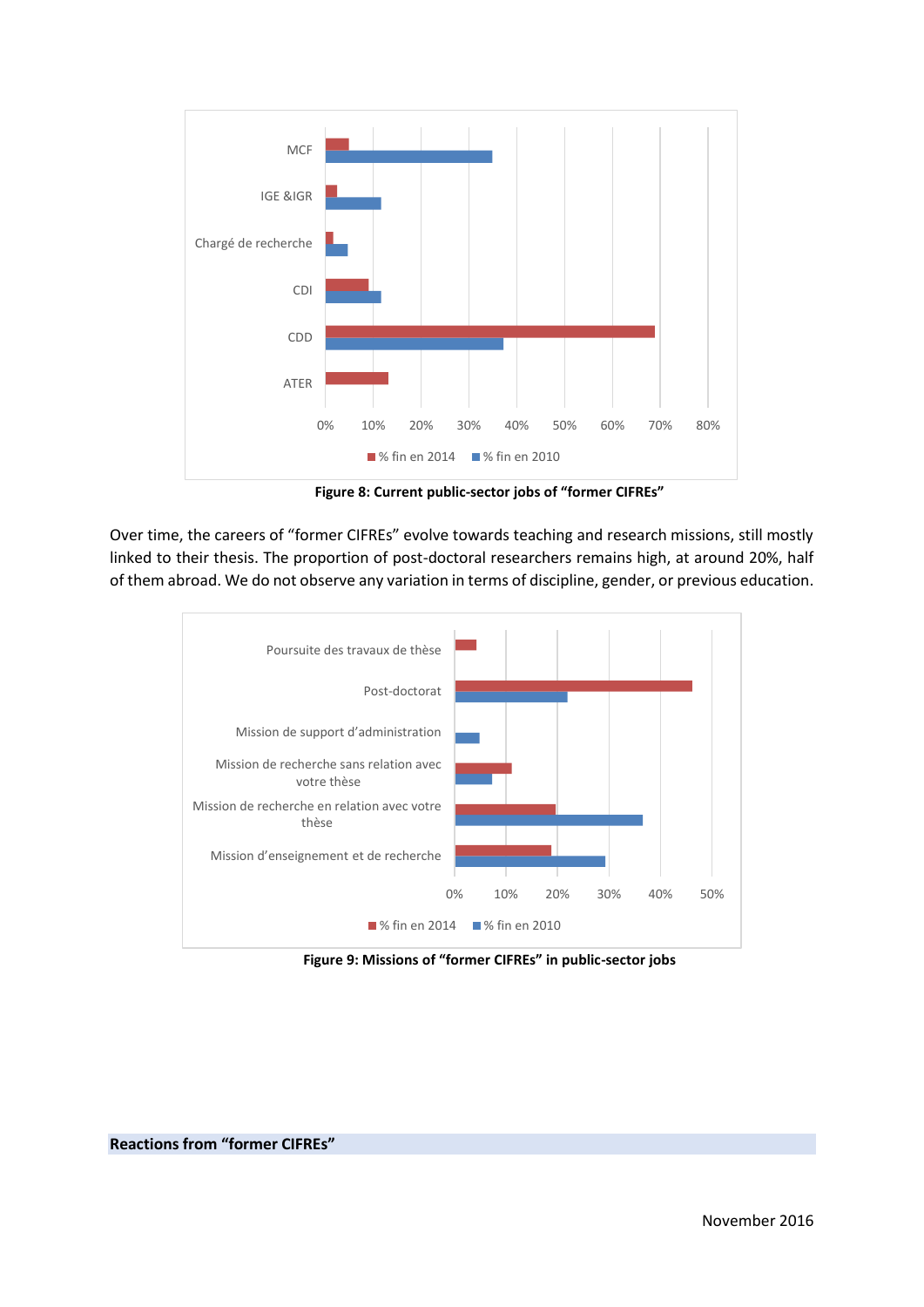# *"Former CIFREs" are satisfied with their jobs*

# • *CIFRE completed in 2014*

"Former CIFREs" who completed in 2014 mostly started to look for employment before the end of their CIFRE; 89% had found a job within six months of completing CIFRE. They are mostly satisfied with their jobs, which are in line with their professional experience for 85% of them, and with their level of education for 81%. In addition, 85% of "former CIFREs" consider that CIFRE was a springboard for their professional integration. These data correspond to the results of previous surveys.

For the 91 "former CIFREs" who consider that their current position does not correspond to their level of studies, this reaction has no relation with their thesis subject, gender or thesis defence.

| Are you satisfied with your current job?                          | Ended 2014 | %   | Ended 2010 | %   |
|-------------------------------------------------------------------|------------|-----|------------|-----|
| yes                                                               | 401        | 86% | 184        | 86% |
| no                                                                | 63         | 14% | 30         | 14% |
| Does your position correspond to your professional<br>experience? |            |     |            |     |
| yes                                                               | 396        | 85% | 172        | 81% |
| no                                                                | 71         | 15% | 41         | 19% |
| Does your position correspond to your level of studies?           |            |     |            |     |
| yes                                                               | 376        | 81% | 169        | 79% |
| no                                                                | 91         | 19% | 46         | 21% |
| Was CIFRE a springboard for your professional integration?        |            |     |            |     |
| yes                                                               | 404        | 85% | 188        | 87% |
| no                                                                | 70         | 15% | 29         | 13% |
| Do you intend to change job within the next 6 months?             |            |     |            |     |
| yes                                                               | 316        | 68% | 52         | 24% |
| no                                                                | 151        | 3%  | 165        | 76% |

# • *CIFRE completed in 2010*

The satisfaction rate of "former CIFREs" who completed their CIFRE in 2010 is 80%; this corresponds to the findings of previous surveys. However, 15% to 20% of "former CIFREs" are not in the situation they hoped for.

Of those who do not consider CIFRE to be a professional springboard, i.e. 29 "former CIFREs":

- No trend is observed in terms of scientific discipline or training;
- 3 never defended their thesis;
- Half are on permanent contracts in a company other than their CIFRE partner company and 2 are looking for work;
- 9 do not have an R&D mission and 2 work in academia.

For the 46 "former CIFREs" who consider that their job does not correspond to their level of studies, i.e. a fifth of respondents:

- No trend is observed in terms of scientific discipline or training;
- All of them defended their theses;
- 30 work in business, and 21 of these do not carry out research;